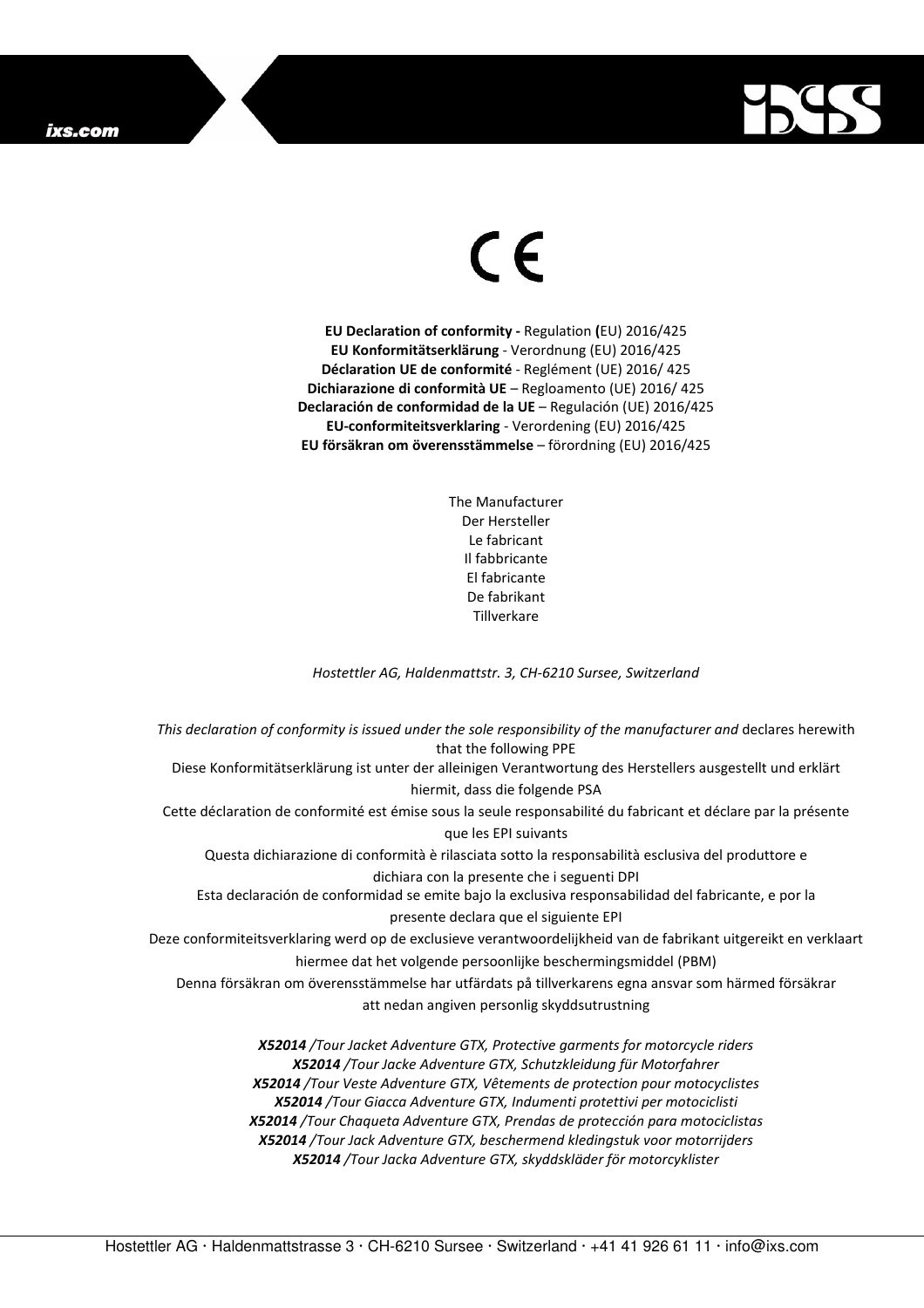



has undergone the EU-type examination conformity assessment procedure (Module B) performed by the Notified Body, IDIADA AUTOMOTIVE TECHNOLOGY, S.A. (OC.0164), P. I. L'ALBORNAR, E-43710 Santa Olivia (Tarragona – Spain), which has issued the EU Type Examination Certificate No. MT19070088.

And is compliant with the following Standard prEN 17092-3:2018 (AA)

## hat das EU-Baumusterprüfungs-Konformitätsbewertungsverfahren durchlaufen (Modul B) durchgeführt von der benannten Stelle, IDIADA AUTOMOTIVE TECHNOLOGY, S.A. (OC.0164), P. I. L'ALBORNAR, E-43710 Santa Olivia (Tarragona – Spanien), die die EU-Baumusterprüfbescheinigung Nr. MT19070088 ausgestellt hat.

und entspricht der folgenden Norm prEN 17092-3:2018 (AA)

a subi la procédure d'évaluation de la conformité pour l'examen de type UE (module B) réalisée par l'organisme notifié, IDIADA AUTOMOTIVE TECHNOLOGY, S.A. (OC.0164), P. I. L'ALBORNAR, E-43710 Santa Olivia (Tarragona – Espagne), qui a délivré le certificat d'examen de type UE n°. MT19070088.

Et est conforme à la norme suivante prEN 17092-3:2018 (AA)

è stato sottoposto alla procedura di valutazione della conformità dell'esame UE del tipo (modulo B) eseguita dall'organismo notificato, IDIADA AUTOMOTIVE TECHNOLOGY, S.A. (OC.0164), P. I. L'ALBORNAR, E-43710 Santa Olivia (Tarragona – Spagna), che ha rilasciato il certificato di esame UE del tipo n. MT19070088.

Ed è conforme alla seguente norma prEN 17092-3:2018 (AA)

ha sido sometido al procedimiento de evaluación de conformidad del examen de tipo UE (Módulo B) realizado por el organismo notificado, IDIADA AUTOMOTIVE TECHNOLOGY, S.A. (OC.0164), P. I. L'ALBORNAR, E-43710 Santa Olivia (Tarragona – España), que ha emitido el certificado de examen UE de tipo no. MT19070088.

Y cumple con el siguiente estándar prEN 17092-3:2018 (AA)

de EG-typekeuring-conformiteitsbeoordelingsprocedure doorlopen (module B) heeft,uitgevoerd door de aangemelde instantie IDIADA AUTOMOTIVE TECHNOLOGY, S.A. (OC.0164), P. I. L'ALBORNAR, E-43710 Santa Olivia (Tarragona – Spanje) die het certificaat van EG-typeonderzoek nr. MT19070088 afgegeven heeft,

en voldoet aan de volgende norm: prEN 17092-3:2018 (AA)